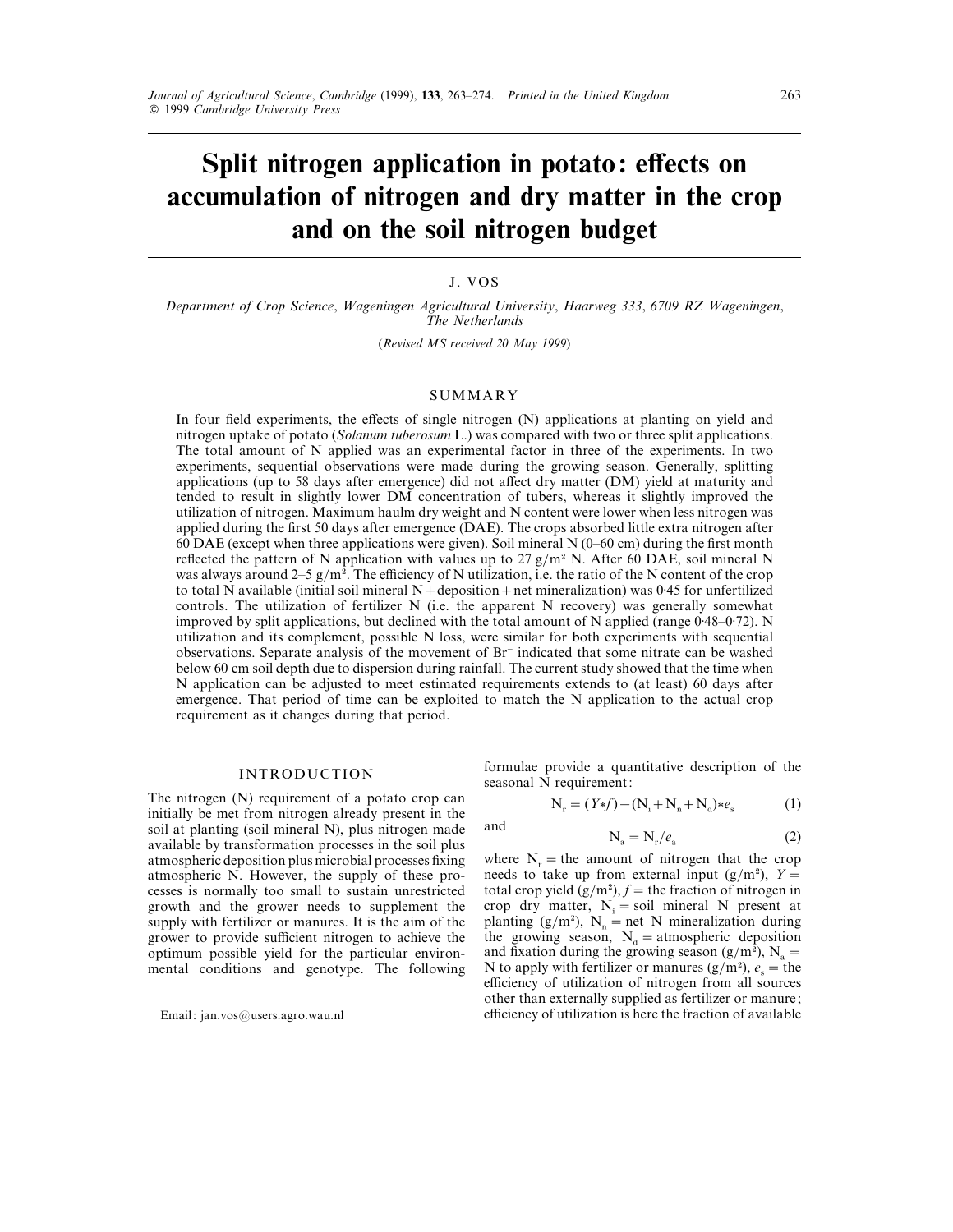N absorbed by the crop, and  $e_a$  = the efficiency of utilization of applied (fertilizer) N.

The coefficient  $e_a$  is equivalent to the apparent fertilizer nitrogen recovery, ANR, commonly defined

by: 
$$
ANR = (N_r - N_0)/N_a
$$
 (fraction) (3)

where  $N_f$  = the nitrogen content at harvest of a where  $N_f$  = the nitrogen content at narvest or a fertilized crop (g/m<sup>2</sup>),  $N_0$  = the nitrogen content of a zero-N control  $(g/m^2)$ .

With a single nitrogen application at the beginning of the growing season it is virtually impossible to get the calculation of  $N_a$  right because  $Y$  cannot be predicted in advance. *Y*, and perhaps also *f*, depends on future weather and on biotic and abiotic stress factors present in the field. The magnitude of seasonal variation in *Y* is indicated by Haverkort & van de Waart (1994), who described 13 field experiments, conducted on different sites from 1982 to 1989, and showed that tuber dry matter (DM) of cv. Astarte varied from 1000 to 1700  $g/m^2$  for rates of N applied prior to planting ranging from 24 to 30 g/m<sup>2</sup>. Since there was no systematic effect of N rate on yield, the variation in yield was ascribed to seasonal factors such as periods of drought or excessive rainfall, varying temperature and frost damage. Vos (1996) reported comparable variation in yield, while N offtake varied from 15 to  $27 \frac{\text{g}}{\text{m}^2}$  (four seasons, several rotations,  $23 \text{ g/m}^2$  N applied in a single application).

The rate of net mineralization depends on the C:N ratio of active organic pools and on soil temperature and soil moisture which can vary between and within seasons. Therefore, the contribution of net mineralization to the seasonal N budget is difficult to predict in advance. The efficiency of utilization of nitrogen is certainly  $\langle 1$ , but is variable since it is affected by events such as immobilization, leaching and denitrification.

With one application in spring only, the grower is tempted to apply a high  $N$  rate because (i) he/she wants to avoid the risk of N deficiency under favourable growing conditions and (ii) there is little or no yield penalty associated with overdressing N (Neeteson 1989; Vos 1997). However, if the yield falls below the potential level due to stresses, the crop cannot utilize all available N and excess nitrogen is at risk of being transmitted to the environment. This is not acceptable because crop nutrition strategies need to minimize loss to the environment.

Theoretically, with split nitrogen applications, the prospects of ' getting the calculation right' increase. The grower divides the total growing period into shorter time periods. Therefore, the time horizon of a decision is much shorter than a whole growing season as is the case with a single application at planting. At the beginning of each period a decision is taken on how much nitrogen is required until the next decision or until the final harvest, taking into account the current state of the crop and any effects of stresses that the crop may have suffered from until the point of decision. Sufficient nitrogen needs to be available during each of these periods. With moderate applications in the seedbed and later supplements, the risk is reduced of losing N during the first 4–6 weeks after planting when there is no or little uptake of N.

The available literature indicates that in temperate climates potato yield is generally at least as high with split applications than with a single application at planting (Bachthaler *et al*. 1973; Westermann *et al*. 1988; Porter & Sisson 1993). As is outlined, maximizing the utilization of applied N rather than yield improvement is the prime incentive for splitting N. However, little work is done to define the window of opportunity to dynamically adjust N application to the crop's need. This paper primarily deals with the question of the time span during which the potato crop can respond positively and efficiently to additional nitrogen in the absence of other stresses. Another aspect is the extent to which a crop can recover from temporary N deficiency. The last objective of the paper is to analyse the nitrogen budget of the soil and quantify the effect of split N application on the potential nitrogen losses and the efficiency of nitrogen utilization.

## MATERIALS AND METHODS

#### *Details of the experiments*

Four experiments (Expt 1–4) were conducted between 1989 and 1993 (Table 1) on sandy soils near Wageningen, NL, 52° N. The cultivars Prominent and Vebeca are both starch potato cultivars of similar maturity class (4±5 in the Dutch List of Recommended Cultivars). All relevant standard cultural measures were taken to ensure unrestricted growth. The distance between rows was  $0.75$  m, and in each row the plants were spaced at 33 cm (i.e. 4 plants/ $m<sup>2</sup>$ ). Plots were 4±5 m wide (6 rows) and 6 m long. Irrigation was applied as necessary to avoid water shortage. Evapotranspiration from April 20 to September was calculated as *c*. 330–400 mm. On a seasonal basis, water supply exceeded water requirement. Crops were generally free from weeds and diseases. A completely randomized block design with five blocks was used in most experiments (four blocks in Expt 3).

Treatments consisted of a zero nitrogen control, several rates of nitrogen supply (Table 1) in factorial combination with the number of splits, i.e. one application near planting versus two or three splits of 50% or 33% of the total at each application date (Table 1).

In Expt 4 treatments consisted of doses of 20 g/m<sup>2</sup> with one, two and three splits plus a treatment with delay of the  $20 g/m^2$  dose until the second date of application. A treatment with 30 g/m<sup>2</sup> (25+5) served as a high N control.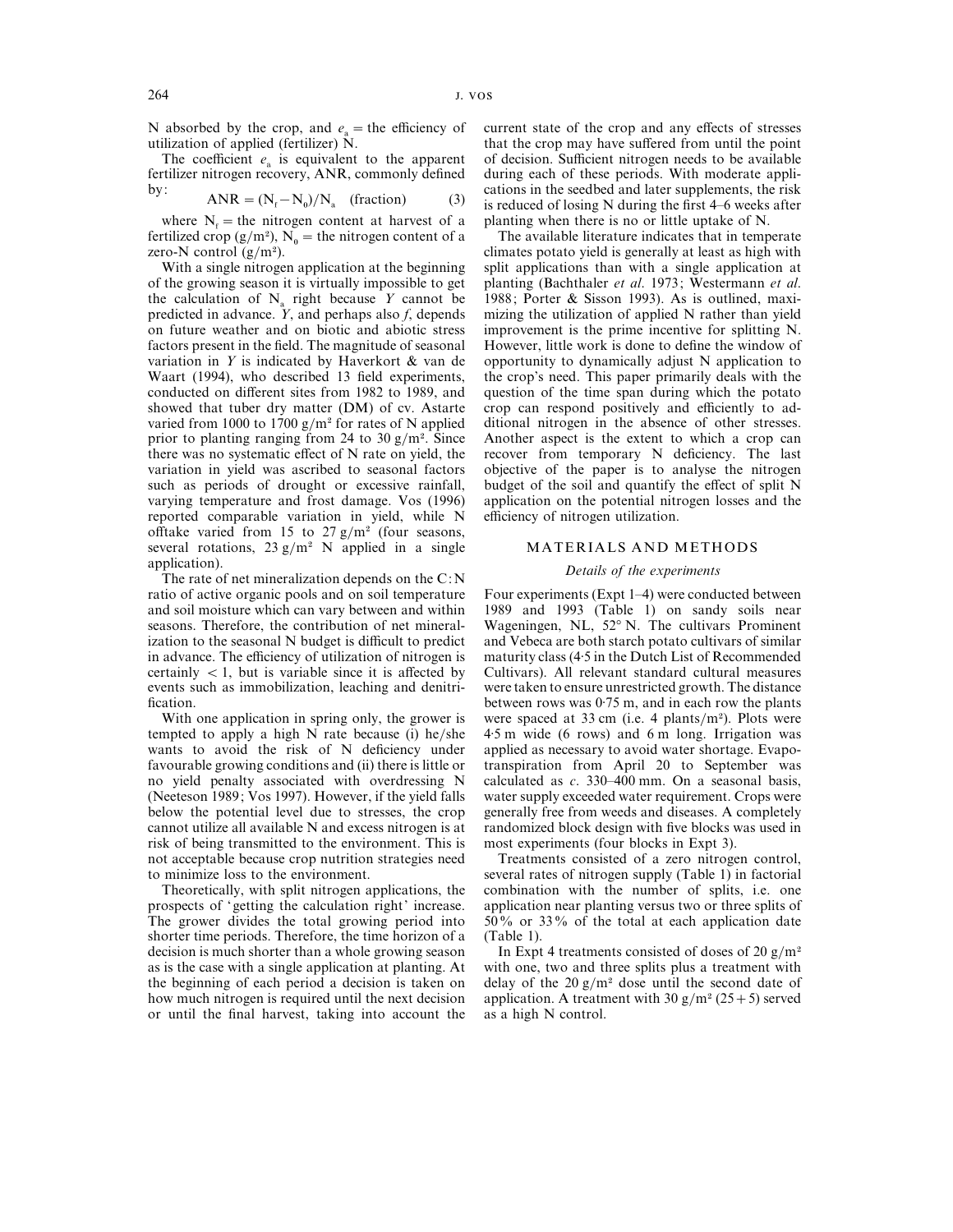| Variable                                            | Expt 1          | Expt 2        | Expt 3        | Expt 4        |
|-----------------------------------------------------|-----------------|---------------|---------------|---------------|
| Cultivar                                            | Prominent       | Prominent     | Vebeca        | Vebeca        |
| Inorganic N spring:                                 |                 |               |               |               |
| 0–30 cm $(g/m^2)$                                   | 3.2             | 2.8           | 4.5           | 2.9           |
| 30–60 cm $(g/m^2)$                                  | 1.6             | 1.9           | $2 \cdot 1$   | 1.5           |
| Planting date                                       | 17 April 1989   | 18 April 1990 | 21 April 1992 | 22 April 1993 |
| N rates $(g/m^2)$                                   | 0, 15, 20, 25   | 0, 10, 20, 30 | 0, 11, 18, 25 | $0, 20, 30*$  |
| Application date of:                                |                 |               |               |               |
| 1st dose of N fertilizer                            | 12 April        | 23 April      | 11 May        | 26 April      |
| 2nd doset                                           | 27 June         | 28 June       | 17 June       | 10 June       |
| 3rd doset                                           |                 |               | 13 July       | 6 July        |
| Date of 50% emergence                               | 17 May          | 9 May         | 16 May        | 12 May        |
| $Rainfall + irrigation$                             |                 |               |               |               |
| 20 April–September (mm)                             | 388             | 478           | 487           | 449           |
| Harvest date                                        | Sept 18-Oct 13: | Sept $10-30t$ | Sept 21       | Sept 22       |
| Below ground parts                                  | Excluded        | Excluded      | Included      | Included      |
| Number of plants per sample                         | 60              | 60            | 30            | 36            |
| N-uptake by zero-N-controls at<br>harvest $(g/m^2)$ | $6-1$           | 5.7           | 7.2           | 5.5           |
| Number of sequential harvests                       |                 | 1             | 4             | 5             |

Table 1. *Details of the experiments*

\* Only four 20 g/m<sup>2</sup> N treatments with 1, 2, and 3 applications were included, plus treatment  $0+20$  g/m<sup>2</sup> (delay in first application and 20 g/m<sup>2</sup> on the second application date) and treatment  $25 + 5 = 30$  g/m<sup>2</sup> (i.e. 25 and 5 g/m<sup>2</sup> N on the first and second dates of applications, respectively; regarded as supra-optimal control).

† When the total application was split, 50% of the total was applied per application with two applications, and 33% per application with three applications.

‡ Each treatment was harvested when soil cover had dropped below *c*. 20%.

The officially recommended rate equals  $27.5 \text{ g/m}^2$ N minus 1±8 times the amount of mineral N in the 0–30 cm layer in spring. For the current site the recommended rate was 18 and 20  $g/m^2$  in Expt 3 and Expt 4, respectively. Rates lower than the recommended rate were included to demonstrate whether improved efficiency of utilization would occur with split dressings. High N controls  $(25-30 g/m^2)$  were included to check that the standard rates were near the optimum for unrestricted growth. Nitrogen was always applied as calcium ammonium nitrate (equal parts of ammonium and nitrate). First applications were prior to or just after planting (see dates in Table 1). Second and third applications were broadcast over the crop and, unless rainfall was expected, followed by 15 mm irrigation (because it was the objective of the study to analyse the effect of splitting N on the crop and not the interaction between splitting N and water supply).

#### *Observations and calculations*

Samples of plants were taken from two adjacent rows in the centre of the plots. Plants were dissected into three parts: haulms (stems plus leaves, cut at soil surface), tubers, and 'other underground plant parts' which were recovered when digging the potatoes (underground stem parts, stolons, some of the roots). Fresh and dry weights were determined of each plant

part. Subsequently samples were ground and nitrogen concentrations in the DM were determined. Crops were sampled at maturity only in Expts 1 and 2, four times in Expt 3 and five times in Expt 4.

At each sampling, the degree of branching was recorded on all of five stems per plot (only in Expt 4). The cultivars used are indeterminate, producing various orders of apical lateral branches (Vos 1999). The main stem and each apical branch terminate in an inflorescence. The first order of apical branches emerges from the axil of the second and third leaf below the inflorescence on the main stem. The first order of apical branches produces the second order of apical branches from comparable leaf positions as on the main stem. Hence, the first, second and third order of apical branches consist of two, four and eight stem segments. The degree of branching was expressed as the frequency  $(\frac{0}{0})$  of occurrence of each order of branches, i.e. the number of segments counted on five plants as a percentage of the maximum number possible. A branch was counted as appeared when clearly distinguishable, regardless of the number of expanded leaves. Other variables characterizing the development of the foliage were the frequency of basal lateral branches and the fraction of haulm DM present in basal lateral branches (Expt 4).

Near planting, and at each sampling date, soil samples were taken from the 0–30 and 30–60 cm layers to determine the mineral nitrogen content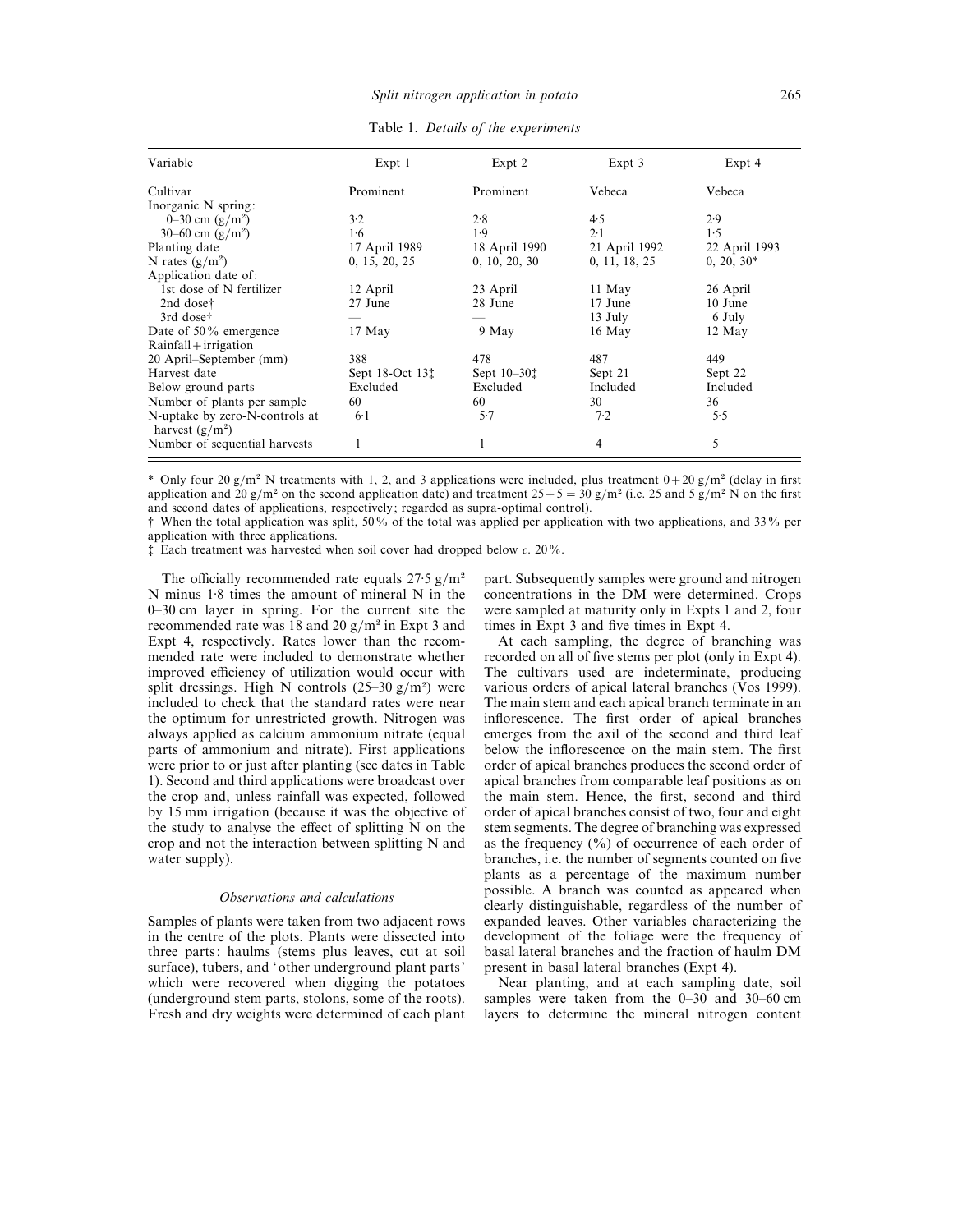(nitrate plus ammonium). Six subsamples were taken across the plot and pooled. During the growing season of 1993 (Expt 4) and in autumn after harvest, measurements were made of the *in situ* rate of mineralization (Raison *et al*. 1987), using 40-cm long plastic cylinders with a diameter of 7 cm which were placed in the soil with their tops level with the soil surface. The cylinders were closed with a lid to prevent the entry of rain. Six tubes were placed diagonally across the plot. The top 30 cm of soil adjacent to the tubes was sampled and provided an estimate of the initial amount of mineral N. At the end of the incubation period the top 30 cm of soil in the cylinder itself was sampled and analysed for  $N_{min}$ . The difference between the initial and final value of  $N_{\text{min}}$  provided an estimate of the net mineralization over the period concerned. In some treatments of Expt 4 a surface area of 8  $m<sup>2</sup>$  was covered with black, impermeable polythene film on 24 September (2 days after harvest). The film prevented the downward movement of nitrate. The difference in initial  $N_{min}$ and  $N_{\text{min}}$  on 14 December provided an estimate of net mineralization in the autumn period after harvest.

Rainfall was recorded on the site. Precipitation surpluses and deficits (mm) were calculated as the difference between  $(rainfall +irrigation) - calculated$ evapotranspiration. The units of time were three periods per month, i.e. days 1–10, 11–20 and days 21–30 or 31. These periods will be called, for instance, April I, II and III. Calculated evapotranspiration was obtained by multiplying the reference evapotranspiration, provided by the Royal Meteorological Institute (KNMI) at De Bilt, by a relevant crop factor (Feddes 1987).

For an approximation of nitrate leaching, the movement of Br− to depth in the soil profile was studied in the period September 1995 to March 1996 (De Smedt *et al.* 1986). On 14 September 58 g/m<sup>2</sup> Br<sup>−</sup> was applied as KBr; that amount of Br is equivalent to  $10 \text{ g/m}^2$  N as nitrate. From 5 days after the KBr application, samples were taken on ten dates till 80 cm depth with increments of 20 cm. Soil moisture contents and Br− concentrations were determined. Br<sup>−</sup> movement was measured during autumn and winter because there is a continuous precipitation surplus during these seasons.

#### *Methods of chemical analysis*

First the plant material was digested with sulphuric acid using salicylic acid,  $H_2O_2$  and selenium as additives (Novozamsky *et al*. 1983). Nitrogen was determined by colorimetry in an auto-analyser using the Berthelot reaction (Novozamsky *et al*. 1974). Soil mineral nitrogen was determined using standard techniques (Houba *et al*. 1986); mineral nitrogen is defined as the sum of extracted ammonium and nitrate.

### RESULTS

#### *Harvest at maturity*

Yield generally increased with nitrogen application rate. Yield responses to nitrogen in these experiments, except for treatments with three applications, were reported by Vos (1997). Splitting the dose into two or three applications did not significantly affect total crop DM at maturity in any of the experiments. Splitting the N dose had no significant effects on tuber dry yield, except in Expt 1, where averaged over N rates,  $1292 g/m^2$  tuber DM was produced with one application in spring  $v$ . 1205 g/m<sup>2</sup> with two dressings. Splitting the N dose lowered the dry matter concentration in tubers (DMCT) in Expts 1 and 3, and had no effect in Expt 4 (data on fresh tuber weight from Expt 2 were lost). In Expt 1 DMCT was not affected at the N rate of  $15 \text{ g/m}^2$ , but declined by splitting the dose from 247 g/kg to 235 g/kg for N rates of 20 and 25  $g/m^2$ . Averaged over N rates, DMCT declined from 261 g/kg for a single application to  $258$  and  $254$  g/kg for two and three applications, respectively. The N content of the total crop and of tubers was not affected in Expts 1 and 4. However, in Expts 2 and 3 both variables showed *c*. 10% higher values with two and three applications than with a single application. Therefore, splitting the dose did not affect DM yield at maturity (with one exception with a negative effect) and tended to result in slightly lower DMCT, whereas it slightly improved utilization of nitrogen.

#### *Changes during the season in the accumulation of dry matter and nitrogen*

Figures 1*a–f* and 2*a–f* show the changes during the season of the dry weight and N content of haulms, tubers and total crop for Expt 3 (focusing on treatments with 18  $g/m^2$  N applied in total) and Expt 4 (all treatments). Important aspects are:

(i) Applying more N than the standard rates of 18 and  $20 g/m^2$  had only marginal and non-significant positive effects on final yield.

(ii) The change with time in tuber dry weight and its N content varied little between treatments.

(iii) Postponement of the N application of 20 g/m<sup>2</sup> to 10 June (29 days after emergence, DAE) had no effect on final yield and N uptake in Expt 4 (treatment  $N(0+20)$ .

(iv) The most obvious effects of the treatments were on the dry weight of haulms and even more on the nitrogen content of the haulms. On the first sampling date, i.e. 28 DAE in Expt 3 and 27 DAE in Expt 4, haulm dry weight and haulm N content increased with increase in amount of N applied near planting; the responses were stronger in Expt 3 than in Expt 4 which may be related to the fact that the crop mass was bigger on 28 DAE in Expt 3 than on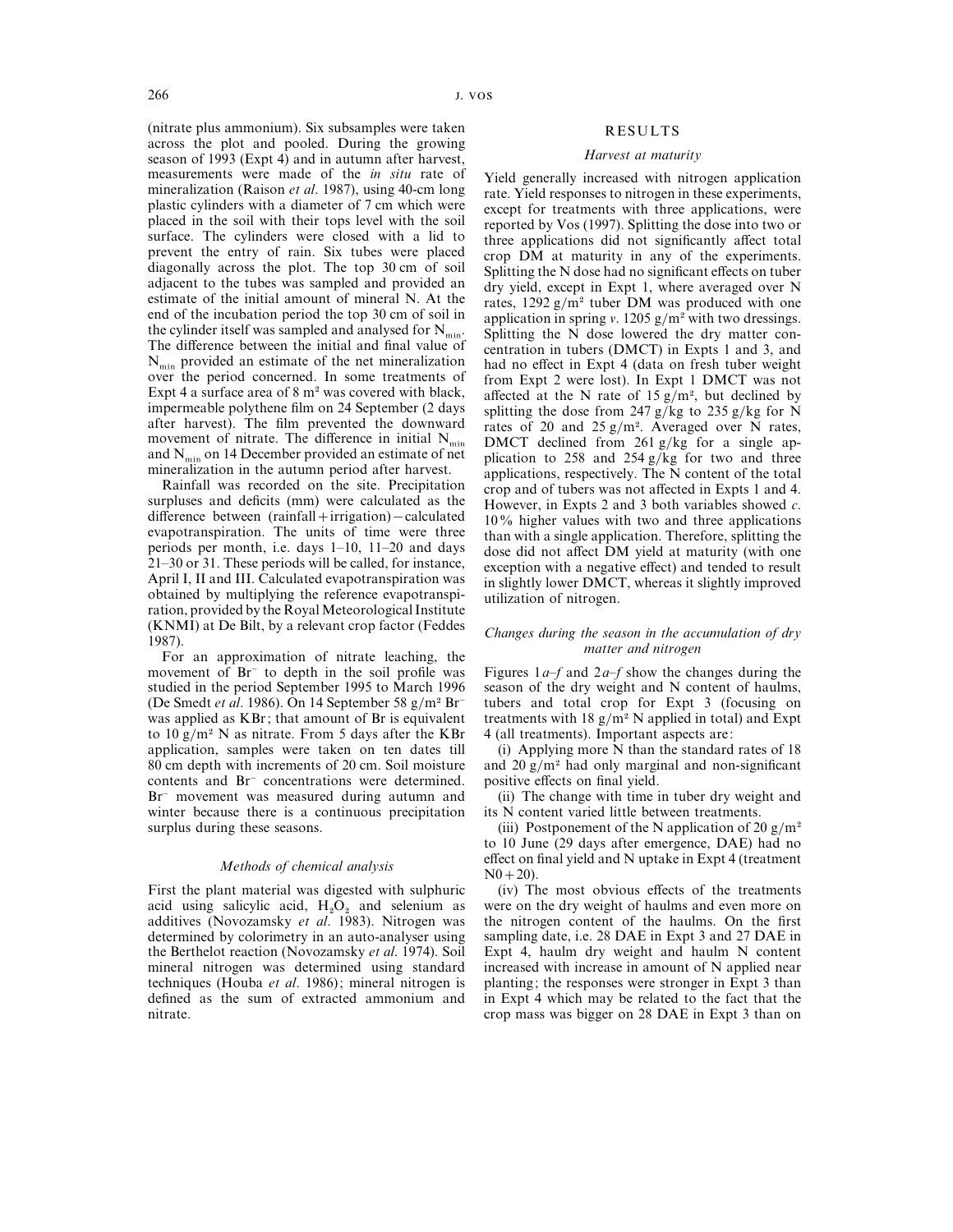

Fig. 1. Summary of changes with time in crop attributes in Expt 3; (*a*) haulm dry matter, (*b*) tuber dry matter, (*c*) total dry matter, (*d*) N content of haulms, (*e*) N content of tubers, (*f*) N content of total crop. The error bar shows the Least Significant Difference,  $r$ . s.p. ( $P = 0.05$ ; 24 degrees of freedom, p.f., of error). Treatment codes: N0: zero-N control; N18–3, for instance, means total supply of 18  $g/m^2$ , applied in three equal doses.

27 DAE in Expt 4. Particularly with three applications, the peak in dry weight and N content of haulms was lower than in the other treatments and occurred later in time for haulm dry weight. The following comparison underlines the large effect of splitting the N dose on the pattern of change in time of haulm variables: on 28 DAE in Expt 3 haulm dry weight and N content were 246 and  $11·3$  g/m<sup>2</sup> with a single application (N rate 18 g/m<sup>2</sup>) and 190 and 6.3 g/m<sup>2</sup> in the treatment with three applications. Still, final yield and N uptake were at least as high with three applications than with one application.

(v) Total DM accumulation continued throughout the season, although little gain was achieved after *c*. 100 DAE. Total N content showed little change after

*c*. 60 DAE, except for treatments with three applications in which total N content increased until *c*. 80 DAE. These data imply that about half of the final total DM of the crop was produced by diluting the nitrogen already present in the crop.

## *Development of the foliage* (*Expt 4*)

The frequency of presence of the first order apical branches (Fig. 3) did not show significant differences between treatments throughout the total period of observation, although both treatments without fertilizer applied at planting (N0 and  $N0+20$ ) showed the lowest frequencies on 28 DAE. The second and third order branches started to appear at a similar time in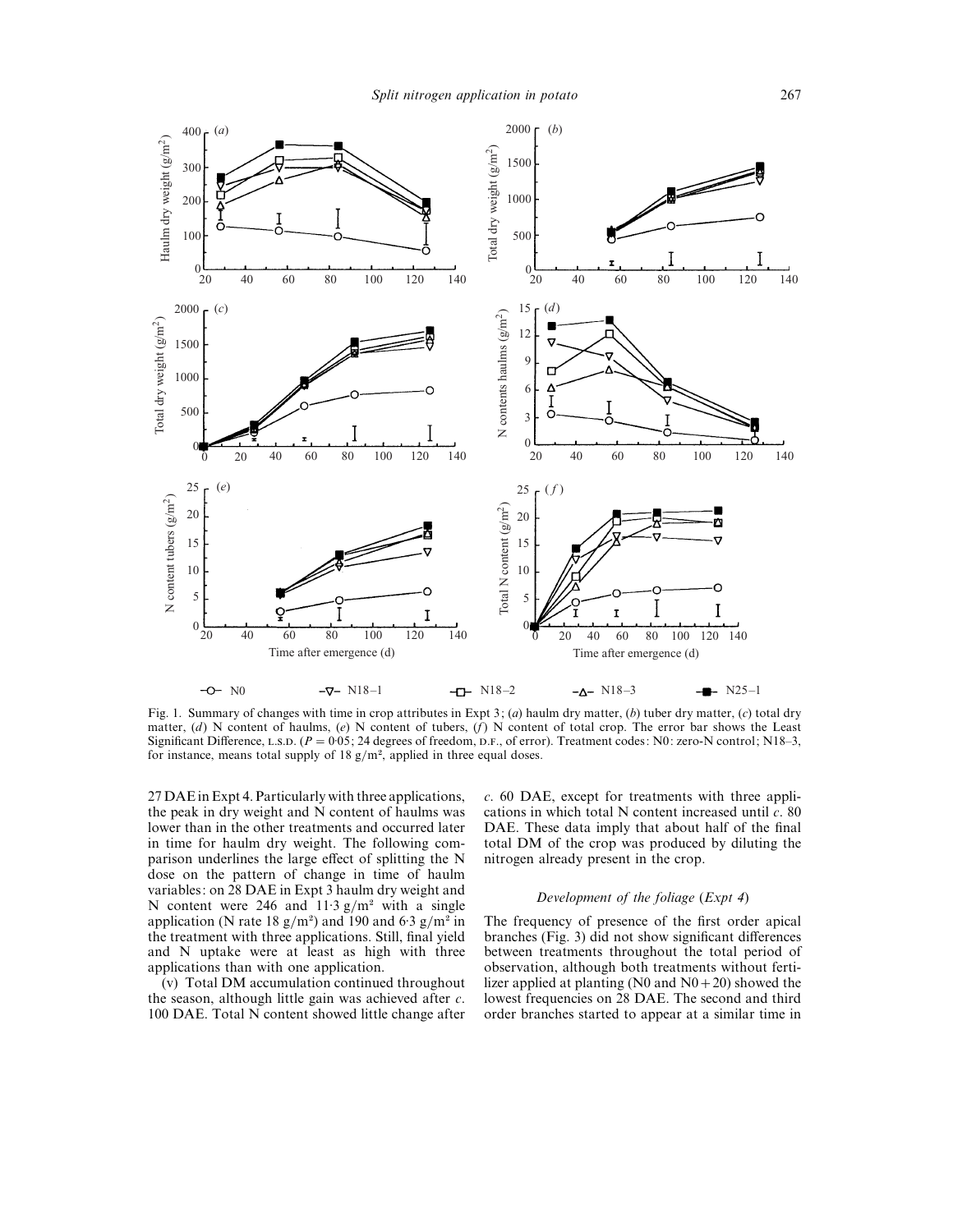

Fig. 2. Summary of changes with time in crop attributes in Expt 4; (*a*) haulm dry matter, (*b*) tuber dry matter, (*c*) total dry matter, (*d*) N content of haulms, (*e*) N content of tubers, (*f*) N content of total crop. The error bar shows the least Significant Difference, L.S.D. ( $P = 0.05$ ; 20 D.F. error). Treatment codes: N20–3, for instance, means total supply of 20 g/m<sup>2</sup>, applied in three equal doses; the code  $N0+20$  designates the treatment where the total dose of 20 g/m<sup>2</sup> was applied on the second date of application (Table 1); the code N25+5 represents 'a high N control' given 20 g/m<sup>2</sup> on the first date of application and  $5 g/m^2$  on the second date.

all treatments. However, in the N0 treatment the frequency of the second order branches was maximally 4%, while third order branches did not appear at all. On 56 and 84 DAE, significantly more second order branches were found in treatment  $N25+5$  than in the treatments with 20  $g/m^2$ ; likewise more third order branches were found on 84 and 112 DAE. The amount of N applied determined the final degree of apical branching, but within treatments with 20 g/m<sup>2</sup> N applied, the final degree of development of the foliage was not modified by the distribution of N application in time.

On 84 DAE, the number of basal lateral branches per main stem was  $0.5$  in N0,  $1.3-1.5$  in treatments with 20 g/m<sup>2</sup> N applied and 2 $\cdot$ 0 in N25+5. The fraction of haulm dry matter present in basal branches was 0.14 in N0, 0.21–0.26 in treatments with 20 g/m<sup>2</sup> N applied and  $0.3$  in treatment N25+5 (differences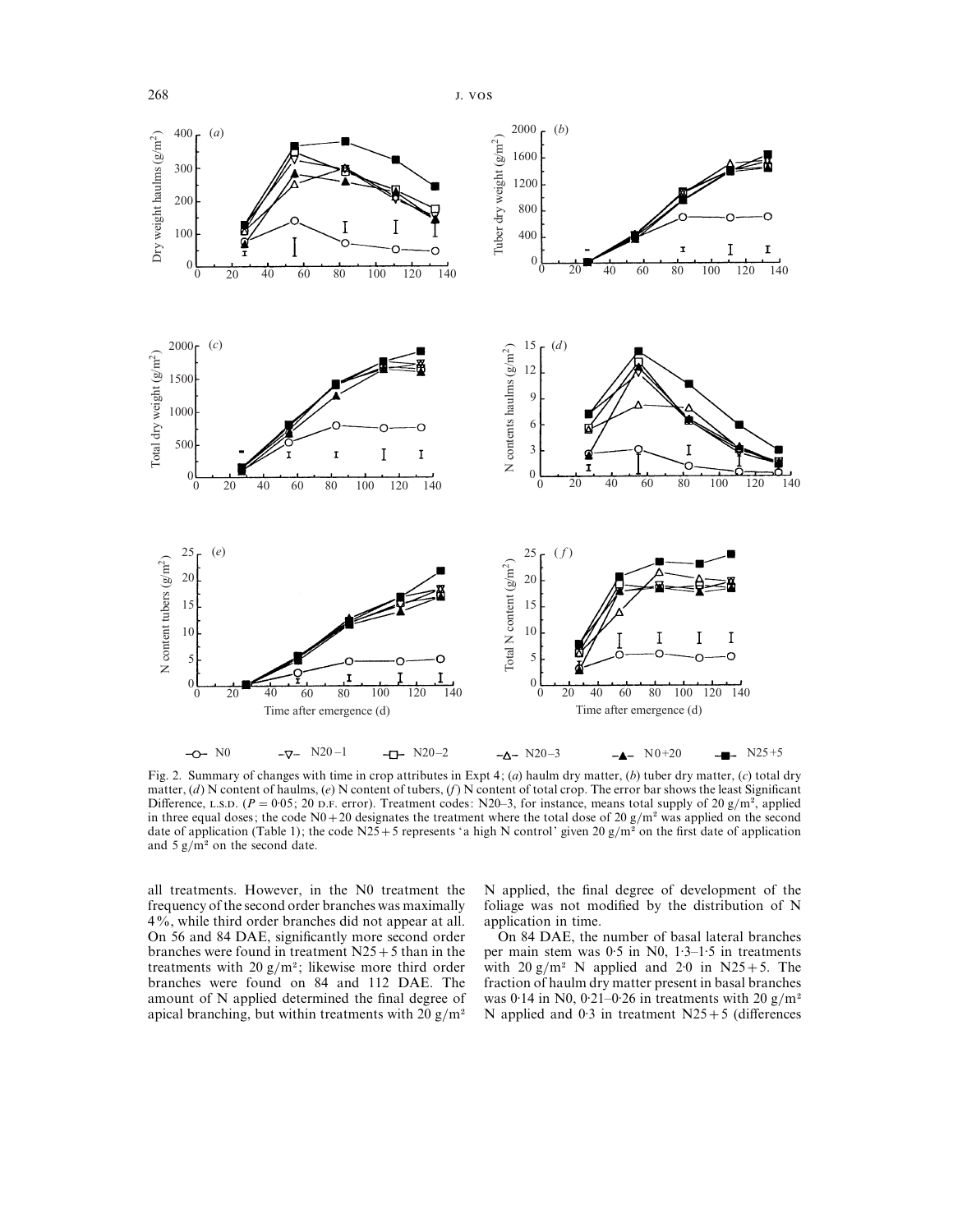

Fig. 3. Frequency of presence (%) of various orders of apical lateral branches (Expt 4). The second order branches are represented by broken lines, see legend to Fig. 2 for treatment codes.

between  $N0$  and  $N25+5$  always statistically significant both for number and weight fraction of basal branches). Differences between treatments in these variables were due to different amount rather than different timing of N application.

## *Changes in soil mineral nitrogen in the top 0–60 cm* (*Expts 3 and 4*)

Soil mineral N in the top 60 cm of the soil before planting in spring was  $c. 6.6$  g/m<sup>2</sup> in Expt 3 (Fig. 4*a*) and  $4.4$  g/m<sup>2</sup> in Expt 4 (Fig. 4*b*). On 28 DAE in Expt 3 and 27 DAE in Expt 4 soil mineral N was higher with increase in amount of N applied at the first application near planting. Peak values of 25 and  $27 g/m^2$  were found in the treatments of Expt 4 with an initial rate of 20 and  $25 \text{ g/m}^2$  N, respectively. From *c*. 60 DAE onwards soil mineral N values were low ( $\rm < 5 g/m<sup>2</sup>$ ) and did not differ between treatments. At harvest, the mean value across treatments was  $3.5$  g/m<sup>2</sup> in Expt 3 and  $2.9$  g/m<sup>2</sup> in Expt 4.

#### *Seasonal N balance sheets*

Table 2 contains an account of the processes and variables which were considered to construct seasonal nitrogen budgets. Numerical values are given only when equal for all treatments. Sources are processes or factors making N available to the crop, sinks are processes tying up nitrogen, including the residual amount of soil mineral N at harvest. The nitrogen excess is defined as the difference between the totals of sources and sinks. An equivalent expression for the N excess would be the amount of N unaccounted for. Figure 5 shows that the N excess increased linearly with increase in total amount of N applied; data from all treatments of both experiments were fitted to a

single linear regression (presented in the caption to Fig. 5). The value of the intercept,  $4.7 g/m^2$ , represents the fitted excess without adding fertilizer N. The coefficient of the regression,  $0.35$ , indicates that the N excess increased with  $0.35$  g/m<sup>2</sup> for every unit of fertilizer N applied. For a given total amount of N applied, the N excess decreased a little with increase in the number of fertilizer applications.

Table 2 defines the variable 'possible N loss'. If the N pools in the field are in steady state (when considered on an annual basis) then next year's net mineralization needs to be provided by the N excess of the current year. Therefore, subtracting mineralization from the N excess yields an approximation of the possible N loss during the growing season. For the zero-N controls the actual values were  $-1.4$  g/m<sup>2</sup> in Expt 3 and  $-1.0$  g/m<sup>2</sup> in Expt 4; the fitted value was  $-1.6$  g/m<sup>2</sup> (Fig. 5). Under the assumption that no losses occur during the growing season in treatments without an input of fertilizer N, the intercept should be close to zero (negative values can arise from errors in estimating components of the budget, e.g. an overestimation of net mineralization and an underestimation of atmospheric deposition). As for the N excess, the calculated possible loss increased with  $0.35$  g/m<sup>2</sup> for every unit of extra input of fertilizer N with little effect of the number of applications, implying losses were not incurred in the period between the first application and some time after the last application.

Net mineralization in the period 24 September to 14 December was low and varied between treatments from 0.4 to  $1.2 \text{ g/m}^2$  with an average value of  $0.9 \text{ g/m}^2$  (0–60 cm depth). This implies that little of the N excess returned to the pool of labile N in the autumn following the harvest of the crop.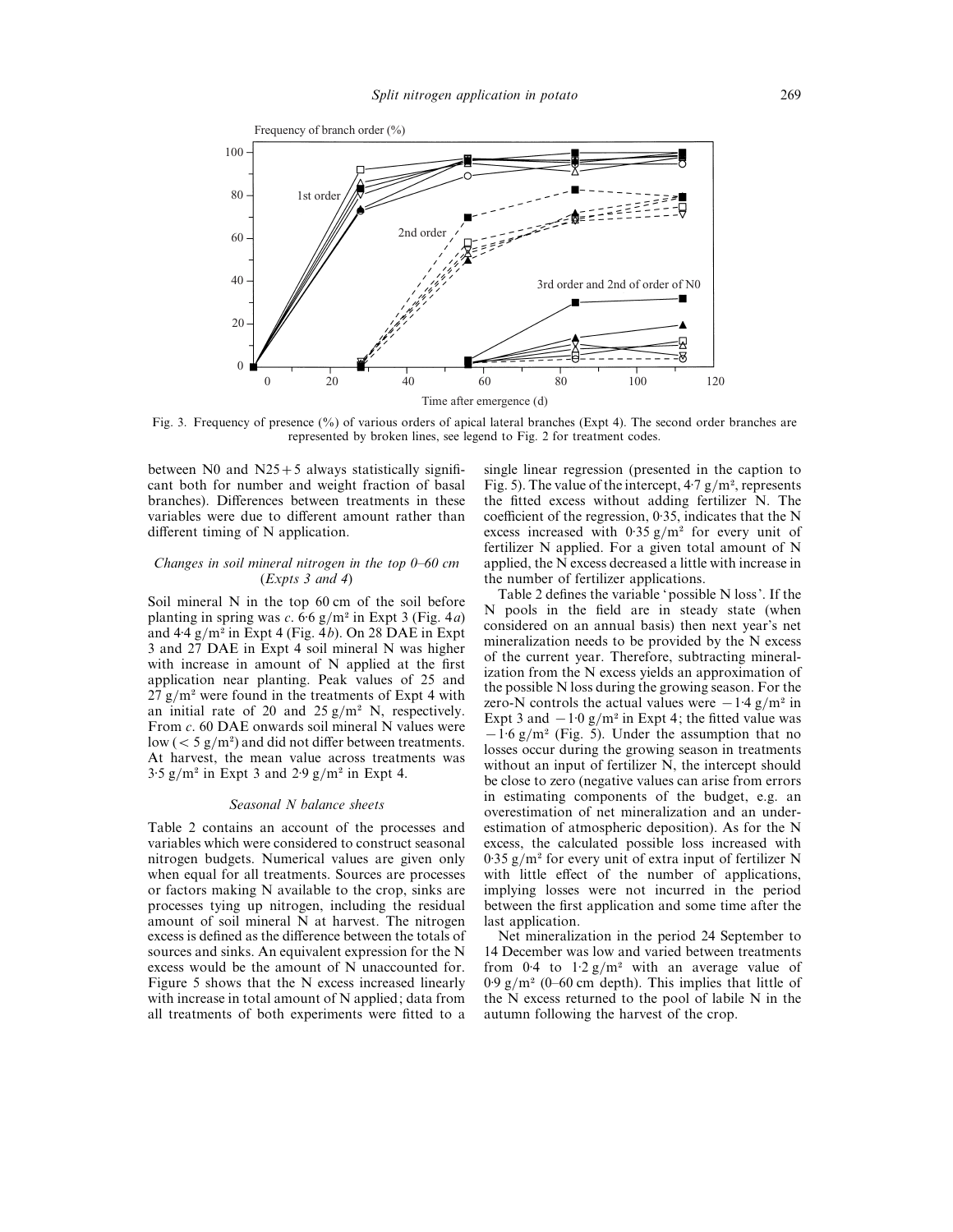270 **1. VOS** 



Fig. 4. Changes in soil mineral nitrogen  $(g/m^2$ ; 0–60 cm depth) Expt 3 (*a*) and Expt 4 (*b*). Vertical bars represent the least L.S.D.  $(P = 0.05)$ , ns = no significant differences between any of the means (D.F. error is 24 in Expt 3 and 20 in Expt 4). Arrows on the *x* axis indicate fertilizer application dates.

Table 2. *Items considered on the seasonal nitrogen balance sheets* (*period from planting to harvest*)  $(g/m^2)$ 

|                                                                                                         |        | Expt 3 Expt 4 |
|---------------------------------------------------------------------------------------------------------|--------|---------------|
| Sources                                                                                                 |        |               |
| $+$ Nmin (0–60 cm) at planting                                                                          | 6.6    | 4.4           |
| $+$ N applied                                                                                           | $v^*$  | V             |
| $+$ net mineralization <sup>†</sup>                                                                     | 6.3    | 6.3           |
| + atmospheric deposition:                                                                               | 2.2    | 2.2           |
| Total of N sources                                                                                      | v      | V             |
| <b>Sinks</b>                                                                                            |        |               |
| $-N$ content crop at harvest                                                                            | v      | V             |
| $-$ Nmin (0–60 cm) at harvest                                                                           | v      | V             |
|                                                                                                         | ---- + | $--- +$       |
| Total of N sinks                                                                                        | v      | V             |
| N excess = total of N sources – total of N sinks.<br>Possible N $loss = N$ excess – net mineralization. |        |               |

Efficiency of utilization:

(i) for zero  $N$  controls:  $N$  content crop at harvest/total of N sources.

(ii) apparent nitrogen recovery for treatments with fertilizer N.

\* v indicates variable value, depends on treatment.

† NetmineralizationinExpt 3 was notmeasured but assumed to be equal to the rate measured in Expt 4.

‡ It was assumed that 50% of the total annual atmospheric deposition becomes available to the crop.

#### *Efficiency of nitrogen utilization*

The efficiency of utilization is the proportion of N from all sources that ends up in the zero-N controls,

plus the apparent nitrogen recovery for fertilizer N (Table 2). The N utilization of the zero-N control, i.e.  $e_s$  in Eqn (1), was 0.48 in Expt 3 and 0.42 in Expt 4. ANR, or  $e_a$  in Eqn (2), ranged between 0.48 and 0.68 (Fig. 6). In Expt 3 ANR was higher with split applications than with a single dose and declined with increase in the total amount of N applied. In Expt 4 there were only small differences in ANR between the treatments.

#### *Assessment of nitrate leaching*

Figure 7 shows that the relationship between the amount of Br−, remaining in the top 60 cm of the soil, could be described as a linear function of the cumulative rainfall. Per mm rainfall 0±4% of the initial Br− moved out of the top 60 cm. Such a regression is only an approximation of the Br− movement because many factors affect the relationship, including changes in soil water content between samplings. Among samplings soil moisture content ranged between 8 and 12% (weight basis); for the given soil bulk density  $(1.4 \text{ Mg/m}^3)$  that difference represents 34 mm of soil water in the top 60 cm. The main, qualitative, message of Fig. 7 is that, due to dispersion of the soil solutes, incidences of rainfall result in washing of some of the nitrate to soil layers below 60 cm depth.

The precipitation surplus amounted to 72 mm in the periods April III (day numbers 20–30 in April) and May I (day numbers 1–10) in 1992 (Fig. 8). However, this was before the first nitrogen dressing was applied and cannot have affected fertilizer-N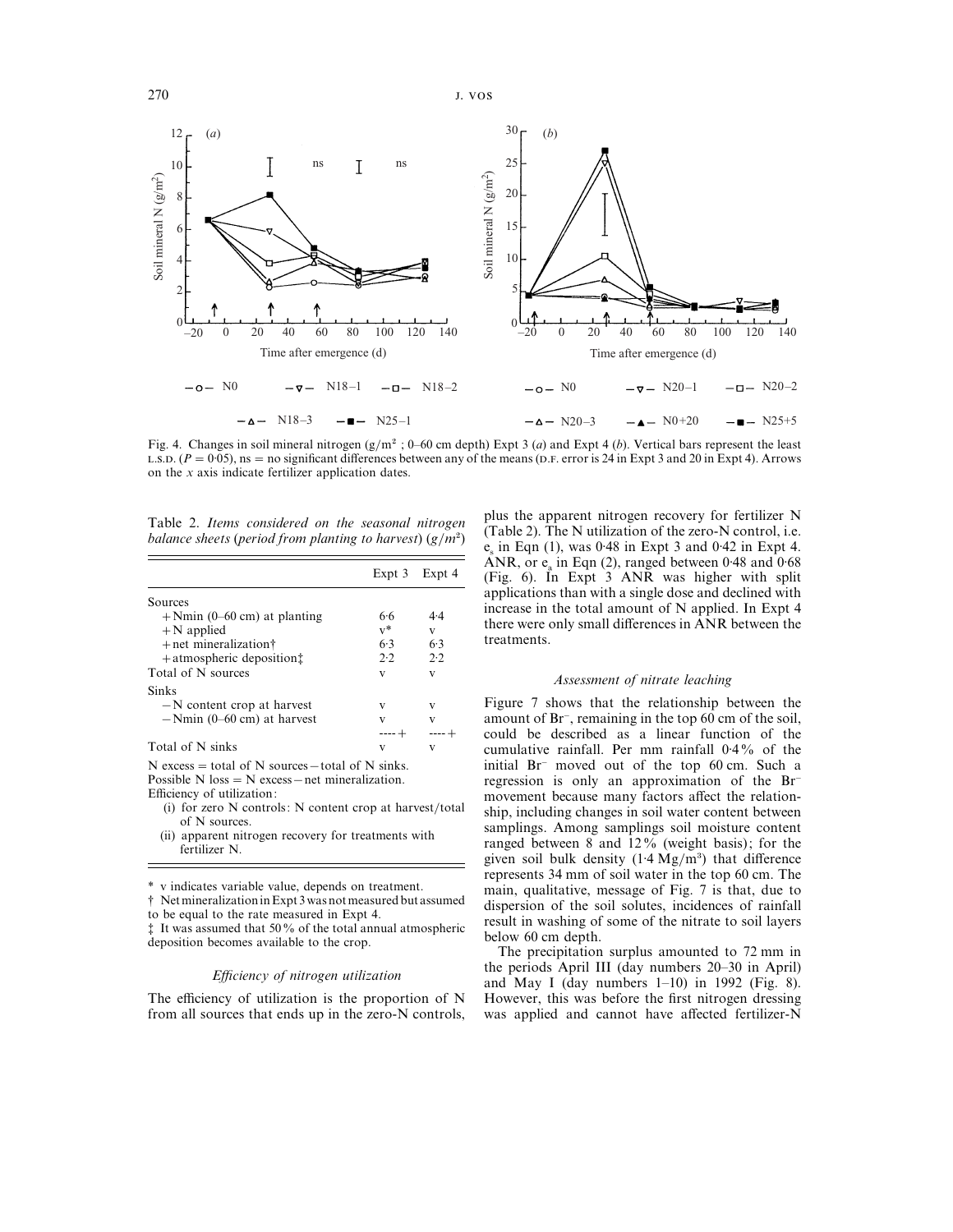

Fig. 5. N excess (solid line) and possible N loss (broken line) as functions of the total amount of N applied. N excess is defined in Table 2. Open symbols: Expt 3, solid symbols: Expt 4. The term 'other' for number of applications stands for the zero fertilizer N controls and the treatment given 20 N g/m<sup>2</sup> on the second application date (N0+20) in Expt 4 and the high N control with 25 g/m<sup>2</sup> near planting and 5 g/m<sup>2</sup> on the second application date (N25+5). The equation for N excess is  $Y = 4.7$  (s. e. 1.1) + 0.35 (s. e. 0.03) *X*,  $\vec{r}^2 = 0.89$ ; for the possible loss it is:  $-1.6$  (s. e. 1.1) + 0.35 (s. e. 0.03) *X*,  $\vec{r}^2 = 0.87$ .



Fig. 6. Apparent fertilizer N recovery for each of the treatments. The term 'other' for applications designates the treatments  $N0+20$  and  $N25+5$  of Expt 4 (see legend to Fig. 5).

losses (actually, the first nitrogen application in Expt 3 was postponed because of these wet conditions). Initial soil mineral N (Table 1, Fig. 4*a*) was also determined after these rains. Downward movement of nitrate will have occurred from August II onwards if nitrate was present in the top soil. However, at and probably before 10 August (84 DAE) soil mineral N showed already low values (Fig. 4*a*). In Expt 4 there were no extended periods of precipitation surpluses or deficits. If nitrate was available, part of it will have moved out of the top 60 cm in July III, 1993. However, on 6 July (55 DAE) soil mineral N in the 0–60 cm layer had already declined to low values (maximally  $5.7$  g/m<sup>2</sup> in treatment N25+5), implying that actual leaching losses, if occurring at all, would have been small.

#### DISCUSSION

The physiology of the crop limits the total period during which supplemental N can effectively be applied and limits its optimal distribution during that period. If nitrogen is deficient, the rate of leaf expansion is decreased (Biemond & Vos 1992), resulting in smaller leaves. Since, for a given leaf age, the photosynthetic capacity (Vos & van der Putten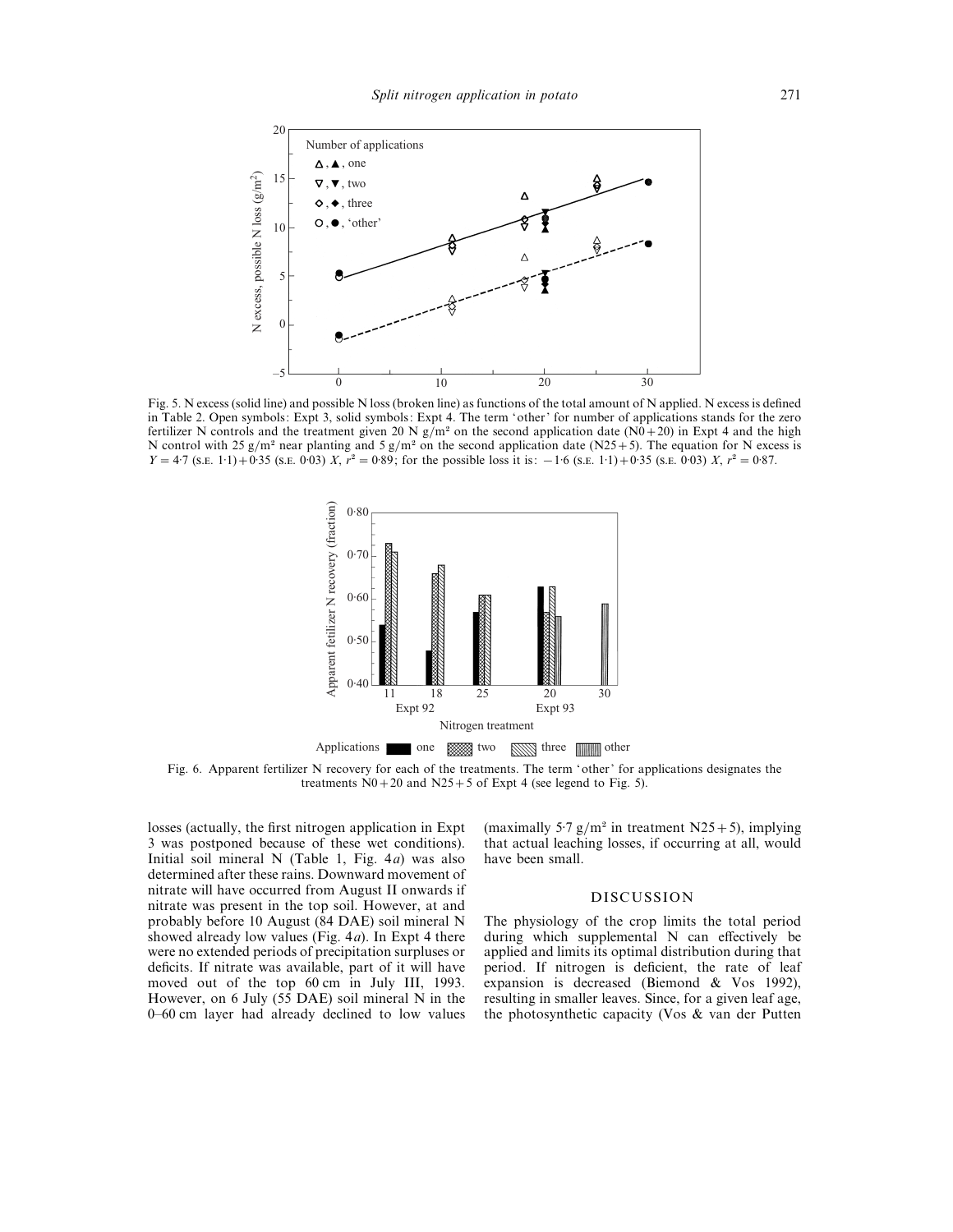

Fig. 7. The amount of Br− in the top 60 cm of the soil as a function of the cumulative rainfall between 14 September 1995 and 5 March 1996. Observations were made on the same field where Expts 3 and 4 had been done. Initially 58  $g/m^2$  Br<sup>−</sup> was surface applied. The remaining absolute amount of Br− is on the left *Y* axis; the fraction of the initial amount remaining is on the right *Y* axis. The regression line is 57 (s.e. 4-2) $-0.23$  (s.e. 0.03) *X*, when expressed in absolute terms or  $Y = 0.98$  (s.e.  $0.072$ ) $-0.004$  (s. e. 0.0007) *X* as fractions.



Fig. 8. Calculated precipitation surplus (positive values) or deficit (negative values) per period; periods I, II and III of a month count day numbers 1–10, 11–20 and the remaining part of the month, respectively.

1998) and radiation use efficiency (Millard & Marshall 1986) are only marginally affected by nitrogen, smaller leaves in somewhat N deficient crops will affect the growth rate of the crop only if the fraction of light interception is reduced compared with non-deficient crops. Thus, the initial rate of N supply needs to be sufficient to avoid any depression in the rate of increase in the fraction of light interception. Although the pattern of uptake depends on the timing of the N applications (Figs 1*f* and 2*f*), it was found in several studies that the bulk of the final amount of N is absorbed during the first half of the growing period

(Millard & MacKerron 1986; Millard & Marshall 1986; Duchenne *et al*. 1997). Internal relocation of N from haulms to tubers is a significant process during the second half of the growing period. If sufficient nitrogen can be accumulated during the first half of the growing period, there is little reason to extend repeated applications to later stages of growth, although capacity for uptake exists until late stages of growth (Vos & Biemond 1992).

The general finding in these experiments, corroborating earlier reports (see Introduction), was that splitting the total nitrogen dose into a number of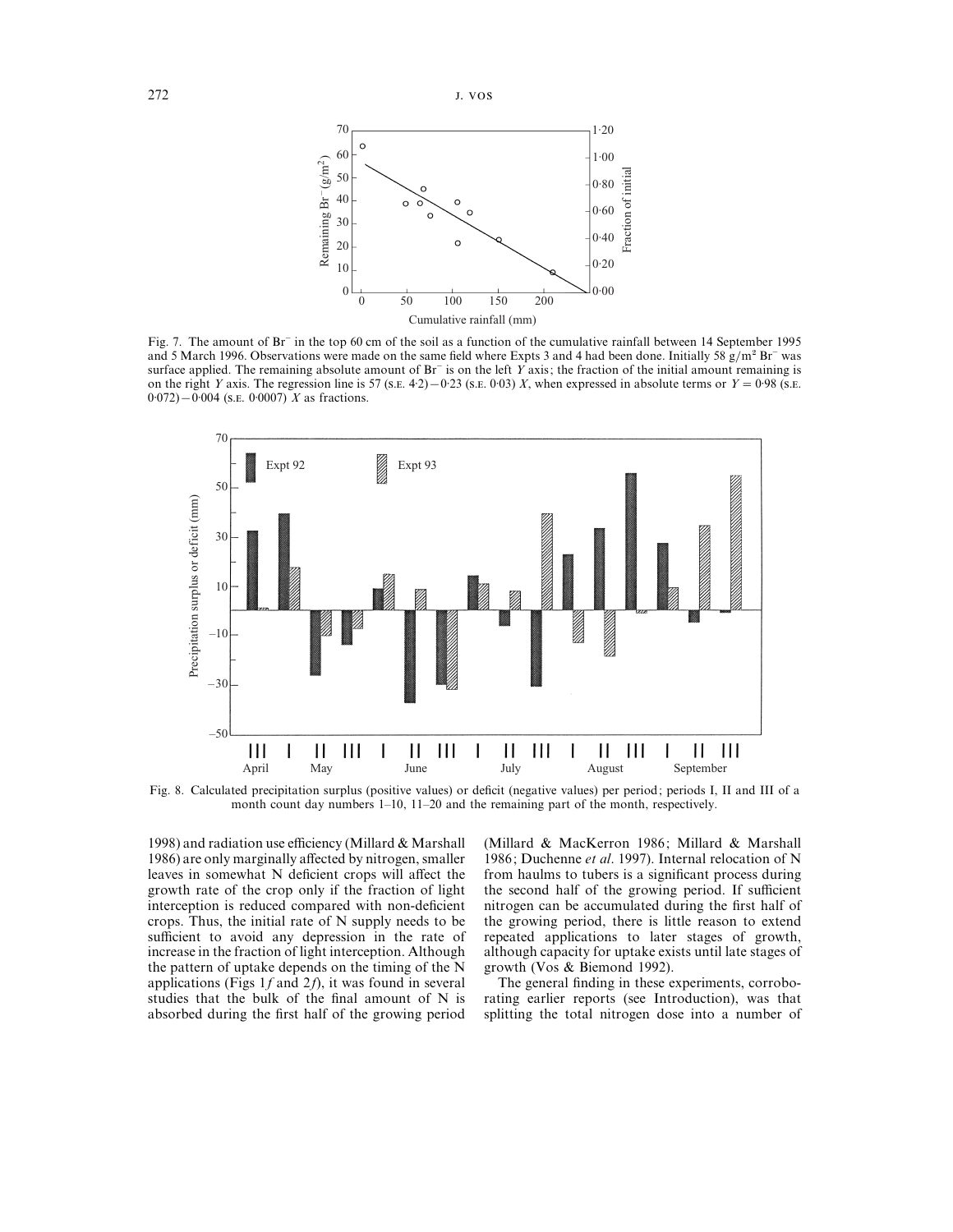applications had no statistically significant effect on dry tuber yield. Although splitting the nitrogen dose showed some advantage in the utilization of nitrogen in Expts 3 and 4 (Fig. 6), the gain was not large (Westermann *et al*. 1988). More striking was that data points of the N excess (i.e. that part of the N budget that remained unaccounted for) of both experiments fell on one line when plotted against the amount of N applied, implying that, under the conditions of the experiments, the total supply, rather than the distribution of applications, determined the efficiency of utilization and its complement, the possible loss of N.

The observed nitrogen response, in terms of apparent recovery, and hence also in terms of (potential) losses, is in line with data from 98 potato fertilizer trials described by Neeteson (1989). Therefore, the numerical values of the parameters  $e_s$  in Eqn (1) and  $e_a$  in Eqn (2) (Fig. 5) can be used in practice as (initial) estimates to make calculations on the nitrogen requirement of potato on sandy soils. The coefficient  $e_a$  (or ANR), however, is not a constant; it generally declines with increase in level of N supply (Neeteson *et al*. 1987; Greenwood *et al*. 1992).

In the current experiments measures were taken to prevent any stress. Under such conditions little benefit, in terms of yield and N utilization, was gained from splitting *a particular amount* of fertilizer N in comparison with a single dressing. In comparison with a single dose, splitting N results in a higher yield only when nitrogen is lost early in the season and not replaced in the system with one application at planting. Proper management of nitrogen, rather than improving yield, justifies split applications, because that system provides the opportunities to better adapt the application of N to the crop's need as it develops during the season, whilst preventing losses early in the season. The conclusion from this study is

that the time window for adjusting N application to estimated requirements extends to (at least) 60 days after emergence. The period before emergence can be added to the total period in which decisions on N application can be made.

The current results imply that spending money on soil analysis in early spring to guide N application is not the best option. An alternative is to apply a starter amount of N, perhaps banded in the potato hill, and postpone the decision on the total amount of N needed to the period June–early July.

Split N application has disadvantages. Costs are involved in each extra N application. In the absence of irrigation, granular fertilizers may sit ineffectively on a dry soil surface until the next rainfall. During prolonged drought, the additional N may be taken up too late to be effective. If one wants the additional N to be available to the crop at 60 DAE at the latest, one can calculate how many days earlier the last N application needs to be applied if one wants, for instance, at least 10 mm rainfall to occur with a probability of 90% between the date of application and 60 DAE (the earlier the last N is applied, the higher the chance of rain before 60 DAE). The dependency of rain to wash N into the soil does not exist for foliar feeding of liquid fertilizer. That way of applying N, perhaps in combination with fungicide application, could turn out to be useful (Goffart *et al*. 1999).

Thanks are due to the former students M. Bom, P. Huisman, K. Kramer, S. Liberatori, S. van de Weerd and B. de Witte for their contribution to the experiments, to the Department's experimental services UNIFARM, and to H. Halm, P. E. L. van der Putten and J. van der Laan for assistance with the chemical analyses.

#### **REFERENCES**

- BACHTHALER, G., STRASS, F., STRICKER, H. W. & HUNNIUS, W. (1973). Rate and distribution of nitrogen fertilizer for potatoes in the Münchner Schotterebene (in German). *Bayerisches Landwirtschaftliches Jahrbuch* **50**, 56–69.
- BIEMOND, H. & VOS, J. (1992). Effects of nitrogen on the development and growth of the potato plant. 2. The partitioning of dry matter, nitrogen and nitrate. *Annals of Botany* **70**, 37–45.
- DE SMED, F., WANTERS, F. & SEVILLA, J. (1986). Tracer movement through unsaturated sand. *Journal of Hydrology* **85**, 169–181.
- DUCHENNE, T., MACHET, J. M. & MARTIN, M. (1997). Potatoes. In *Diagnosis of the Nitrogen Status in Crops* (Ed. G. Lemaire), pp. 119–130. Berlin: Springer-Verlag.
- FEDDES, R. A. (1987). Crop factors in relation to Makkink reference-crop evapotranspiration. In *Evaporation and Weather* (Ed. J. C. Hooghart), Proceedings and Information No. 39, pp. 33–45. The Hague: TNO-Committee on Hydrological Research.
- GOFFART, J.-P., OLIVIER, M. & DESTAIN, J. P. (1999). Interest of foliar-applied urea vs. ammonium nitrate as supplemental N-dressing for the potato crop. In *14th Triennial Conference of the European Association for Potato Research – Abstracts of Conference Papers*, *Posters and Demonstrations*, *Sorrento*, *Italy*, *May 2–7, 1999*, pp. 464–465. Sorrento: Assessorato Agricoltura Regione Campania.
- GREENWOOD, D. J., NEETESON, J. J., DRAYCOTT, A., WIJNEN, G. & STONE, D. A. (1992). Measurement and simulation of the effects of N-fertilizer on growth, plant composition and distribution of soil mineral-N in nationwide onion experiments. *Fertilizer Research* **31**, 305–318.
- HAVERKORT, A. J. & VAN DE WAART, M. (1994). Yield and leaf nitrate concentration of starch potato on sandy humic soils supplied with varying amounts of starter and supplemental nitrogen fertilizer. *European Journal of Agronomy* **3**, 29–41.
- HOUBA, V. J. G., NOVOZAMSKY, I., HUIJBREGTS, A. W. M. &